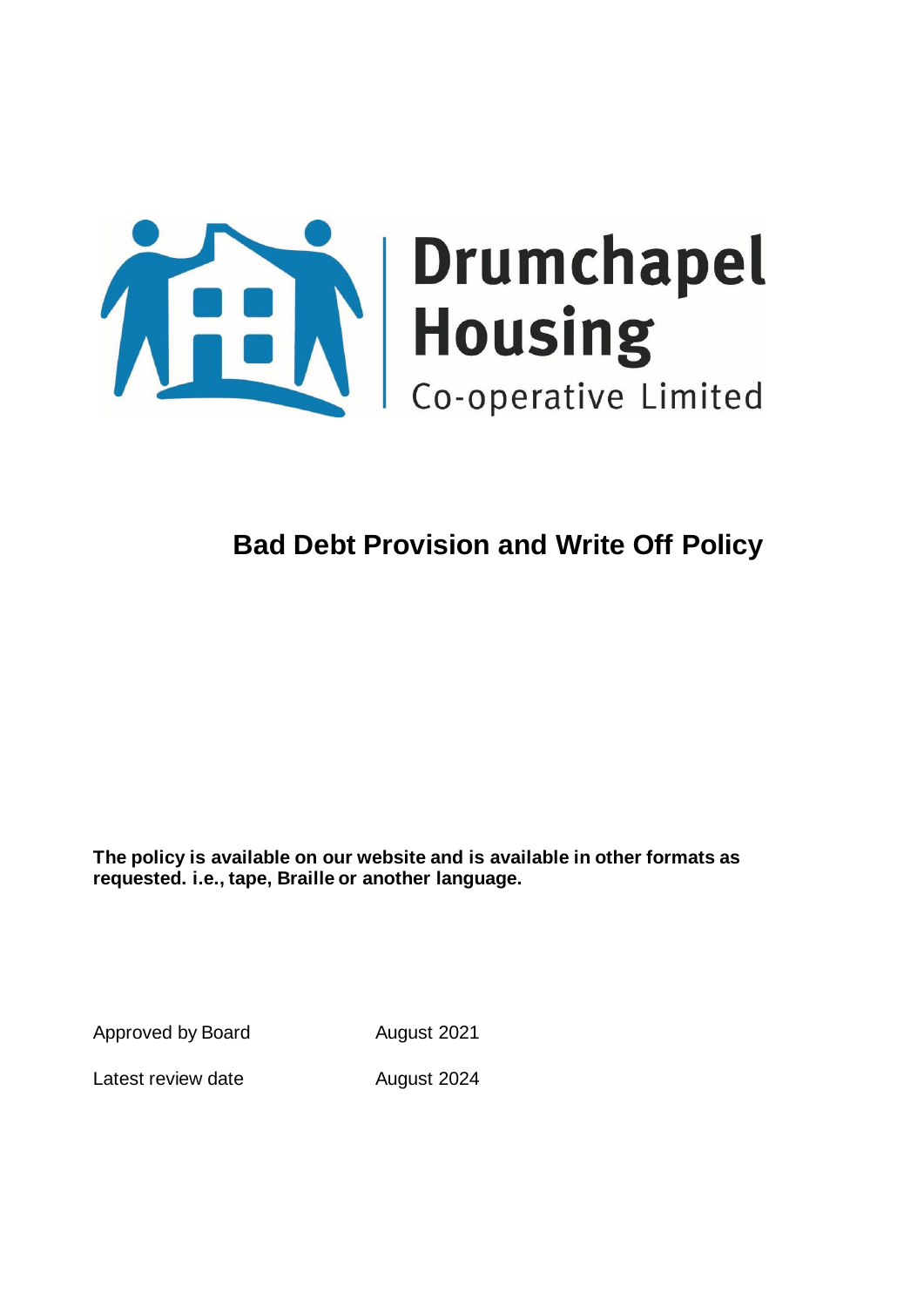## 1. **VISION AND VALUES**

- 1.1 **Drumchapel** will be the landlord of choice in our neighbourhood, working with our customers, communities and local stakeholders to create an area where people choose to, and are happy to live. Great service and value for money will be at our core and we will strive relentlessly to balance both.
- 1.2. Our Values shape how we do business to achieve our mission and strategic objectives:
	- ⇒ **Excellence**
	- ⇒ **Accountability**
	- ⇒ **Partnership**

## 2. **GOVERNANCE**

- 2.1 Our aim as a Fully Mutual Co-operative and a registered social landlord is to ensure that we are managed by local people who are elected onto the Board. Their role is to make sure that the Co-operative is well run, meets the needs of the local area and is responsive to what is important to local people.
- 2.2 The Board appoints senior staff, agrees all the Co-operatives policies and takes all the key decisions. The Director and the senior team support the Board in these responsibilities.

## **3. POLICY AIMS**

3.1 The Co-operative provides a range of services to tenants in the running of the business and there is potential for bad debts through non-payment of rent, rechargeable repairs and other debts such as legal charges. This policy will cover sums owed in these categories and by ensuring that we collect all income due to us, we can maximize our investment in our people and places. We will take all reasonable steps to ensure debts to the Co-operative do not build up.

# **4. EQUALITY AND DIVERSITY**

- 4.1 Our Policy has two main aims:
	- a) to ensure that no person, group of persons or organisation who deal with the Co-operative in any way or who requires a service, assistance or advice from the Co-operative, or who is employed by (or serves) in any capacity by the Co-operative, is treated less favourably than any other person, group of persons or organisation – put more simply, anyone who has any sort of contact with Drumchapel Housing Co-operative.
	- b) to promote the policy so that anyone dealing with the Co-operative in any capacity is made aware that we have a policy and that there is a zero tolerance of any act which contravenes the policy/policy principles in any way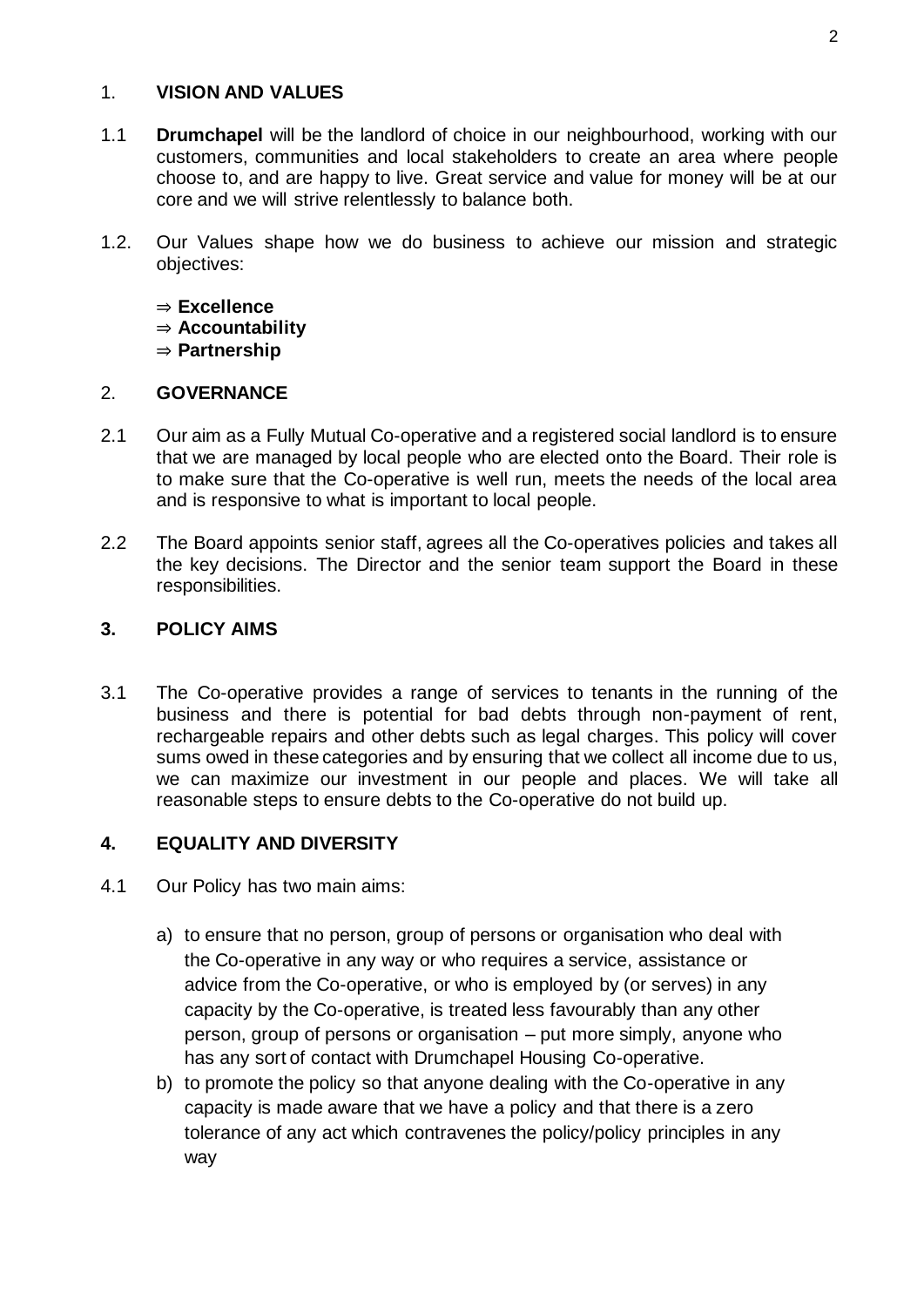## **5. REGULATORY, CHARTER, LEGAL AND CONSTITUTIONAL ISSUES**

5.1 In developing our policies, we consider all areas of compliance including Regulatory, Charter, Legal and Constitutional as follows:

Regulatory Standards in Governance and Financial Management Scottish Social Housing Charter 2012 and updated in 2017. Housing (Scotland) Act 2001 Housing (Scotland) Act 2010 Housing (Scotland) Act 2014 Debt Arrangement (Scotland) Act 2002. Debt Arrangement (Scotland) Regulations 2011 Human Rights Act 1998 UK GDPR 2018

5.2 Regulatory Standards and Charter Outcomes relevant to this policy are:

Regulatory Standards 3 Charter Outcome 13: Value for money

#### **6. OUR RISKS, PRINCIPLES AND STANDARDS**

- 6.1 The Co-operative has considered the potential impacts should we fail to review debts on a regular basis which could result in inaccurate financial reporting as a result of overstating the level of debts likely to be recovered.
- 6.2 To minimise this risk, the Co-operative ensures the level of bad debt provision is considered, reviewed and reported by the Finance Agents at least every six months.
- 6.3 We aim to be clear in all our dealings with bad debts that the information on debts owed is accurate and when amounts are due.
- 6.4 We will always adopt a reasonable approach and consider an individual's circumstances.
- 6.5 We will ensure that our practice is informed by relevant legislation and good practice.
- 6.6 We will offer advice and assistance including signposting tenants to debtcounselling, advice, and money advice services.
- 6.7 We will regularly review and report on our performance to the Board.

#### **7. THE POLICY**

7.1 This policy outlines the Co-operative's policy on bad debts, which allows us to determine the amount of potential bad debt provision and make provision for these debts rather than opting for notional percentages. This is a provision for accounting purposes only as the debt will continue to be pursued.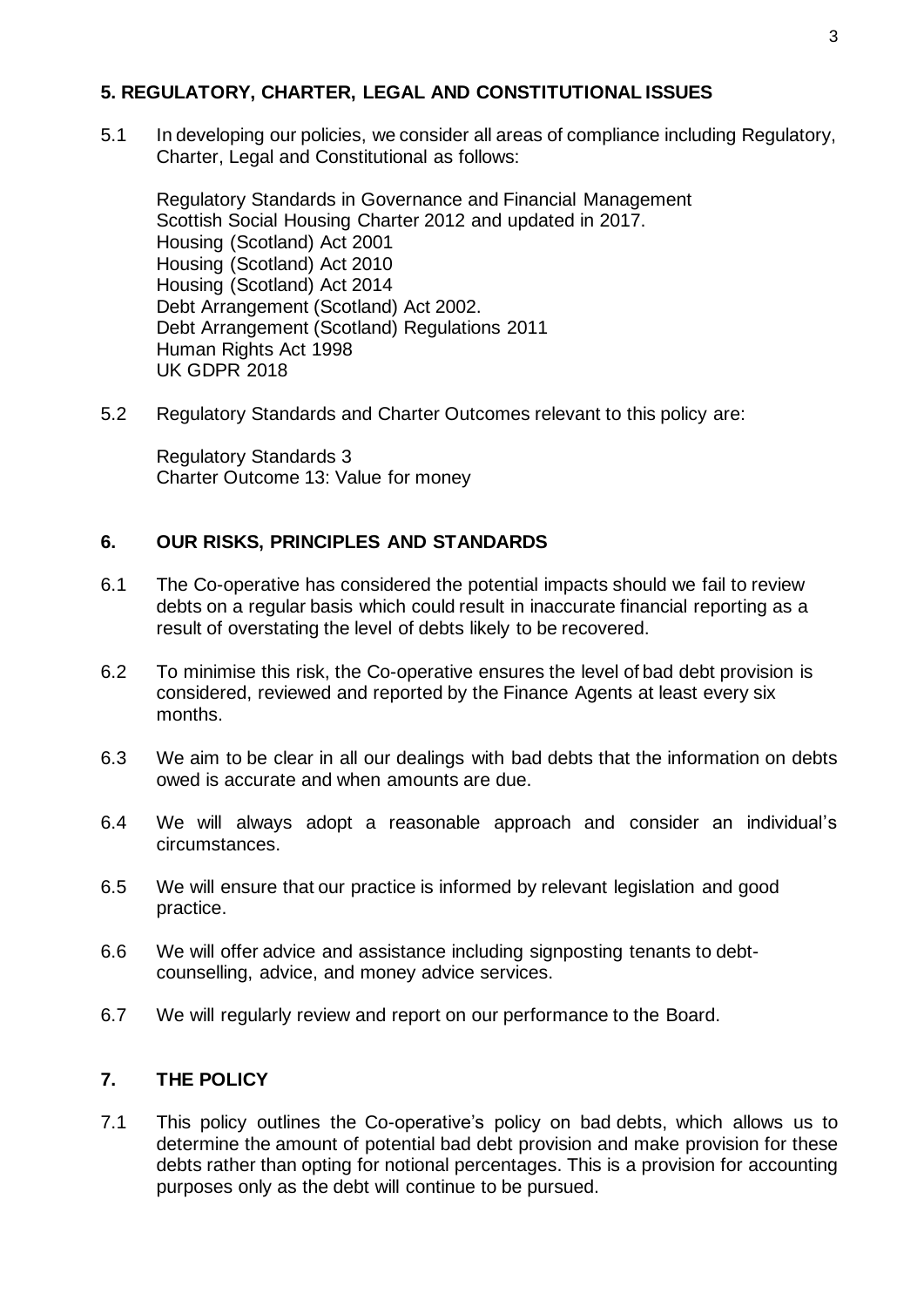## 7.2 What type of debt does this policy apply to?

- any tenant or service user debt relating to rent
- occupancy charges
- service charges
- non rental debts of current tenant e.g. legal costs or recharges
- former tenant rent arrears
- debts owed by former tenant in respect of rechargeable repairs and other non- rental charges

# **8. PROVISIONS FOR BAD DEBTS**

- 8.1 Current Tenant Arrears
- 8.2 The provision for current tenant arrears is for balances due greater than one year plus balances with no commitment to repay. The approach to the provision to current arrears is more detailed than the former tenant arrears approach and is set out as follows;
	- Determine for each arrear balance the agreed repayment schedule in place at the balance date of 31 March.
	- Determine which tenants are technical arrears only
	- Determine whether the payment agreement is/was maintained after the balance date
- 8.3 Where the tenant has broken their agreement for the arrear or there is no repayment agreement being adhered to:
	- The provision is provided in full (100%)
	- Where the arrears are a technical arrear only no provision required (0%)
	- Where tenants have arrangements that would take more than one year to clear the arrear provision will be for the repayments expected after one year in full (100% for debt due greater than one year).
- 8.4 The overall approach to current tenant arrears allows us to essentially set a provision for every balance rather than take a "global" approach (as per the Former Tenant) approach. Furthermore, we can add in more filters such as "Nil provision for small incidental balances with no repayment plans".
- 8.5 Former Tenant Arrears
	- Former tenant arrears are provided for in full (100%).
- 8.6 Court/Solicitor Costs
	- The Co-operative will initiate court proceedings on tenants who are in breach of their tenancy agreement, with the most common area for action being non-payment of rent. It is recognised that collecting court and legal expenses from the tenant is challenging and not always successful. This will be reflected in the level of provision, which is based on the period from the conclusion of court proceedings: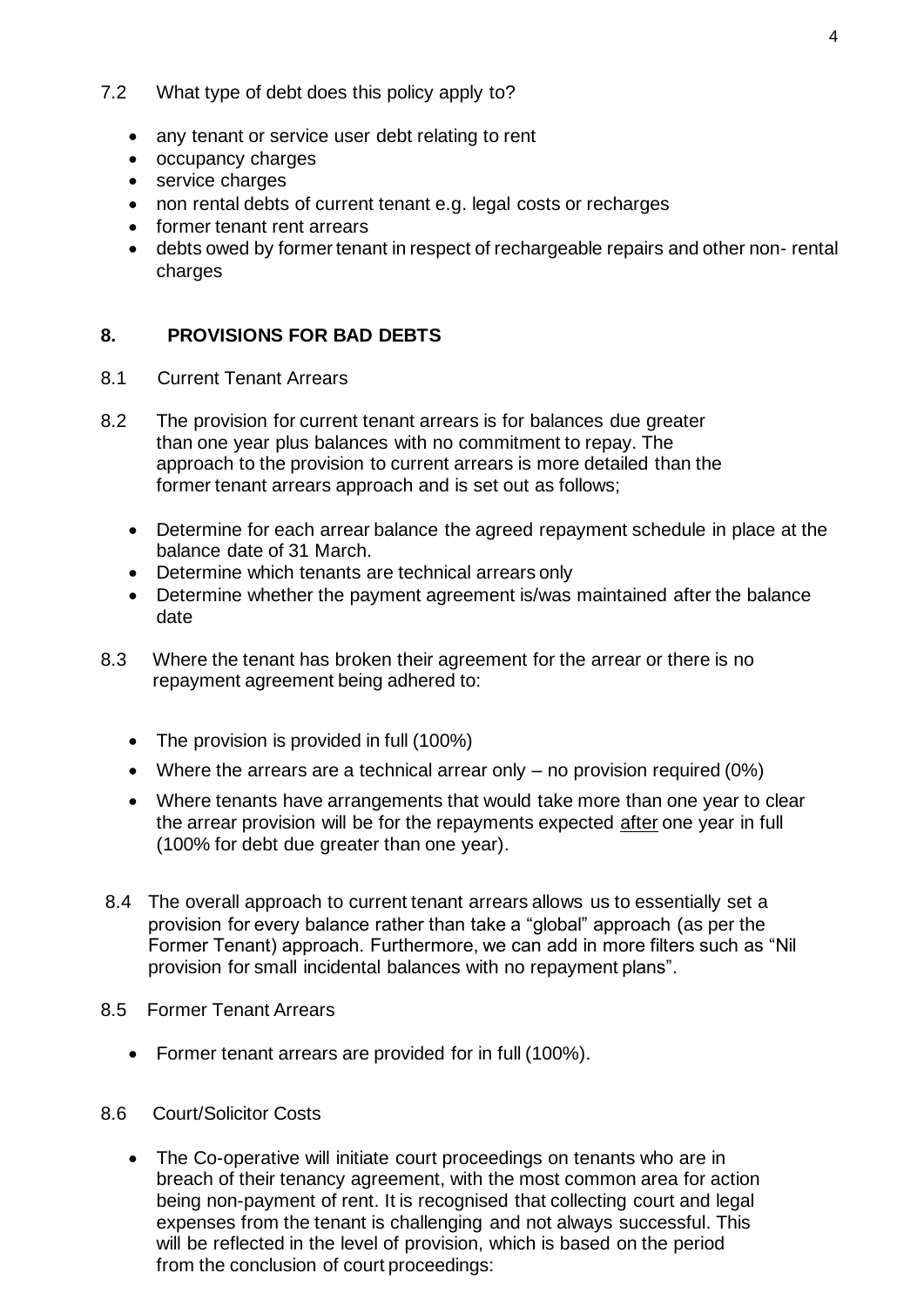- Where tenants have made and maintained arrangements to pay back costs that would take more than one year to clear the arrear provision will be for the repayments expected after one year in full (100% for debt due greater than one year).
- 8.7 Rechargeable repairs Current and Former Tenants
	- Where it can be demonstrated that individual debts are likely to be recovered and appropriate evidence is available to support this assumption, then such sums shall be excluded from the assumption.
	- In all other cases where tenants have made and maintained an arrangement to pay and costs would take more than one year to clear the arrear provision will be for the repayments expected after one year in full (100% for debt due greater than one year).
- 8.8 Writing Off Debt
	- Writing off debt will be required in some situations as we may find that it is not possible to recover former customers debts, in these circumstances, a recommendation to Board will be made for approval of write off from our accounts after following the criteria as set out at 8.9.
- 8.9 Criteria for writing off debts:
	- A tenant is deceased and there are no details of executor known.
	- No forwarding address is known, and the case has been passed to collection agency and they have been unsuccessful in two attempts to provide forwarding address for former tenant and the debt is 12 months or over.
	- The arrears are over 12 months and three attempts to contact are made, with no response from former tenant
	- The debt is under £100 and is non-economical to recover
	- All rechargeable debt for current tenants will be determined as irrecoverable if the costs of recovery would exceed the level of debt
	- Current tenant rent arrears will only be written off in exceptional circumstances where the Co-operative has been found at fault in the management of an arrears case.
	- Current tenant rent arrears that are subject to sequestration/Trust deed will have the debt removed from the account and transferred to a sundry account to await dividend payments.
- 8.10 Writing Off Credit

There will be instances where an account is closed and a credit balance remains on account after following the criteria set out at 8.11. If it has not been possible to refund the credit balance, for whatever reason (i.e. forwarding address unknown) the credit will be included in the annual credit write off report presented to Board for approval in March of each year.

- 8.11 Criteria for writing off credits:
	- A refund of rent paid has been made to the outgoing tenant when the credit has been accrued from payments made by the tenant
	- A tenant who has received a rent in advance incentive from the Co-operative will have the account balance adjusted to reflect this at end of tenancy and will be refunded any remaining amount on the account at termination date if rent has been